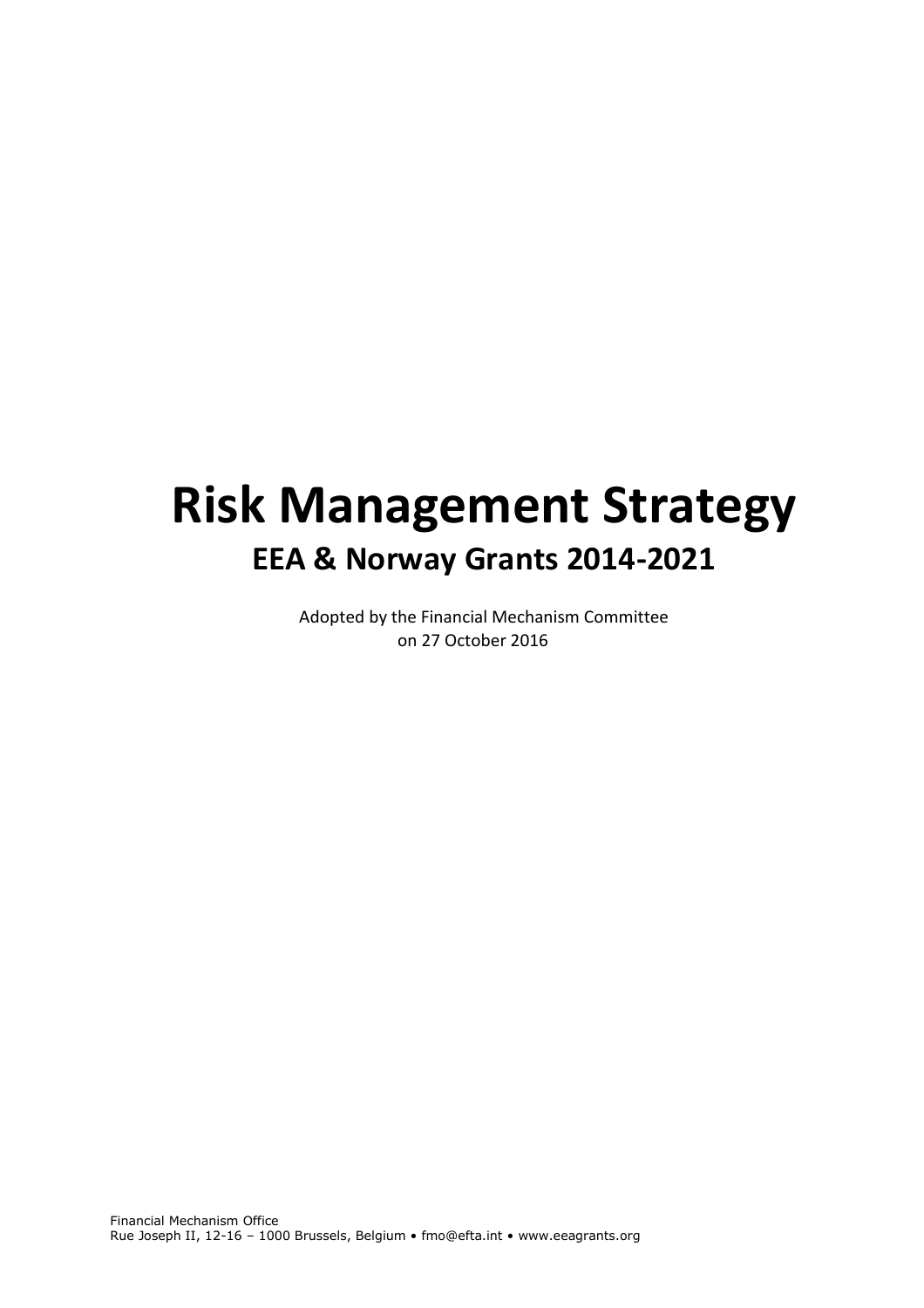# **Contents**

| 1          |       |  |  |  |  |
|------------|-------|--|--|--|--|
| 2          |       |  |  |  |  |
|            | 2.1   |  |  |  |  |
|            | 2.2   |  |  |  |  |
|            | 2.3   |  |  |  |  |
|            | 2.3.1 |  |  |  |  |
|            | 2.3.2 |  |  |  |  |
|            | 2.3.3 |  |  |  |  |
| 3          |       |  |  |  |  |
| 4          |       |  |  |  |  |
|            | 4.1   |  |  |  |  |
| 4.2<br>4.3 |       |  |  |  |  |
|            |       |  |  |  |  |
|            | 4.4   |  |  |  |  |
| 5          |       |  |  |  |  |
| 6          |       |  |  |  |  |
|            |       |  |  |  |  |

# Glossary

| FFA         | European Economic Area                |
|-------------|---------------------------------------|
| EFTA        | European Free Trade Association       |
| <b>FMC</b>  | Financial Mechanism Committee         |
| <b>FMO</b>  | Financial Mechanism Office            |
| <b>NMFA</b> | Norwegian Ministry of Foreign Affairs |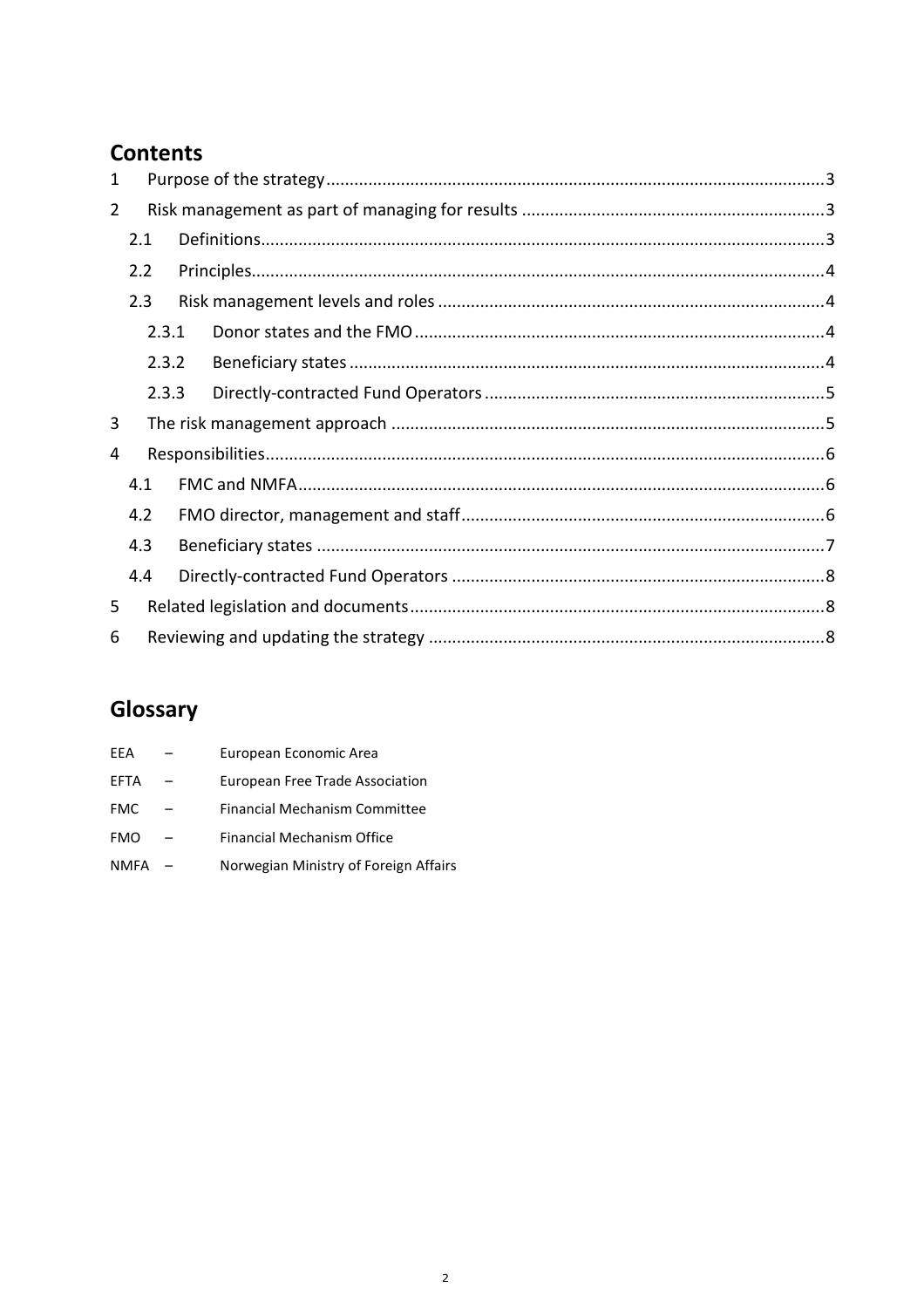# <span id="page-2-0"></span>**1 Purpose of the strategy**

- 1. This document outlines the strategy for the risk management of the EEA & Norway Grants.
- 2. The strategy applies directly to the donor states and their Secretariat the Financial Mechanism Office (FMO).
- <span id="page-2-3"></span>3. The risk management of the beneficiary states is guided by the respective national systems, while the legal framework governing the Financial Mechanisms requires active risk management and reporting to the donor states and the FMO on risk assessment and handling.
- 4. The EEA & Norway Grants are established to contribute to the overall objectives of reduced economic and social disparities in the European Economic Area and to strengthened bilateral relations between the donor and beneficiary states in 15 beneficiary states. This strategy builds on the principle that sound risk management is essential to effectively achieving the expected results of the EEA and Norway Grants.
- 5. This document sets out:
	- Principles, definitions and the levels at which risk management should be applied;
	- The main features of the risk management approach applied by the donor states and the FMO;
	- The responsibilities of the key actors at the different levels.
- 6. The strategy builds on the legal framework for the EEA & Norway Grants 2014-2021 (section 6) and should be read in conjunction with the [Results Guideline.](http://eeagrants.org/Results-data/Documents/Legal-documents/Guidelines-mandates-and-strategy/EEA-and-Norway-Grants-2014-2021/Results-Guideline2)

#### **Main features of the strategy:**

- Management at the FMO and within the donor institutions directly oversee the implementation of the strategy;
- Ownership of risk management is clearly established by level and area of responsibility;
- The relevant actors assess, document and communicate the risks taken in a systematic way;
- Adequate mitigation actions are implemented as required. Active risk mitigation is generally preferred to terminating planned intervention.

## <span id="page-2-1"></span>**2 Risk management as part of managing for results**

#### <span id="page-2-2"></span>**2.1 Definitions**

-

| Result                         | The output, outcome or objective (impact) of an intervention.                                                                                                                                                                |
|--------------------------------|------------------------------------------------------------------------------------------------------------------------------------------------------------------------------------------------------------------------------|
| <b>Risk</b>                    | An event or circumstance that may affect the achievement of expected<br>results.                                                                                                                                             |
| <b>Managing for</b><br>results | A management strategy by which all actors, contributing directly or indirectly<br>to achieving a set of results, ensure that their processes, products and services<br>contribute to the achievement of the desired results. |
| <b>Risk</b><br>management      | A continuous, proactive and systematic process of identifying, assessing and<br>managing risk in line with the accepted risk levels to provide reasonable<br>assurance as to achieving the expected results. <sup>1</sup>    |

7. The following definitions are applied:

<sup>1</sup> Adapted from European Commission, Risk Management in the Commission, Implementation Guide, October 2010.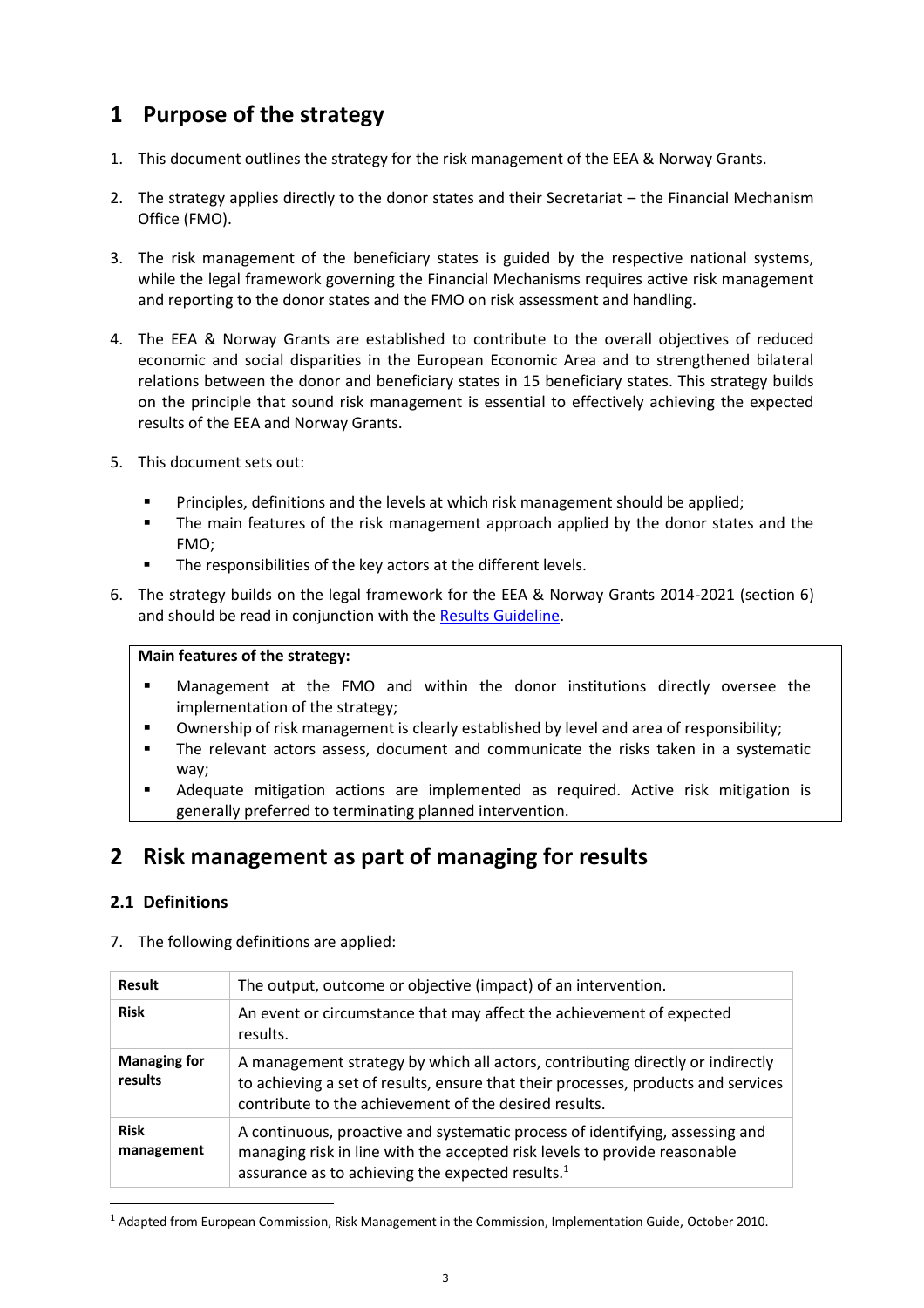#### <span id="page-3-0"></span>**2.2 Principles**

- 8. All programmes and activities funded by the EEA & Norway Grants 2014-2021 shall follow a results and risk management approach (Regulation Article 1.3.4). The ambitions in relation to the programmes and funds, their progress and the actual results are measured based on objectively verifiable indicators. Management of risks and uncertainty as well as internal control are important for the success of this approach.
- 9. Risks are inevitable. The aim is not to eliminate risk altogether but to understand risk and manage it more effectively with results and performance in mind. A high level of risk may also be accepted in contexts where the expected impact and benefits are higher than the consequences of the potential risk.
- 10. Risk management is approached as a continuous, proactive and systematic process to understand, manage and communicate risk from a wide perspective. It should facilitate strategic decisions that contribute to achieving results. The process should be embedded in the organisational culture and be used to provide direction regarding performance and improvement, including how to allocate financial and human resources.
- 11. All programmes and activities funded by the EEA Financial Mechanism 2014-2021 shall follow the principles of good governance; they shall be participatory and inclusive, accountable, transparent, responsive, effective and efficient. There shall be zero-tolerance towards corruption. The donor states' and the FMO's risk management relies to an extent on risk assessment and mitigation by the beneficiary states' institutions, and openness from actors involved. A dialogue with the relevant entities in the beneficiary states to identify good risk mitigation shall be carried out.

#### <span id="page-3-1"></span>**2.3 Risk management levels and roles**

12. Risk management is cascaded through the EEA and Norway Grants. In this manner the Risk Management Strategy is led from the top and embedded in the normal working routines of the various levels.

#### <span id="page-3-2"></span>**2.3.1 Donor states and the FMO**

- 13. Risk management at the donor states level is undertaken with a wide perspective, including identification of challenges related to the overall management structure.
- 14. The risk management functions of the FMO are outlined in section 4.2.
- 15. The FMO's management integrates risk analysis into its broader assessments on human resources, organisational requirements and ICT management.
- 16. The FMO's risk management at the country, fund and programme levels aims to ensure sound management of grant resources, results based management and effective handling of risks. This is outlined in more detail in the next section.
- 17. The EFTA Board of Auditors / Office of the Auditor General of Norway may conduct audits of national level management and all programmes and projects funded by the EEA / Norwegian Financial Mechanisms, respectively (Article 11.2 of the *Regulation*).

#### <span id="page-3-3"></span>**2.3.2 Beneficiary states**

18. At the country, programme and project levels, the main responsibility for risk assessment and mitigation remains anchored within the relevant institutions within the beneficiary states (see paragraph [3\)](#page-2-3).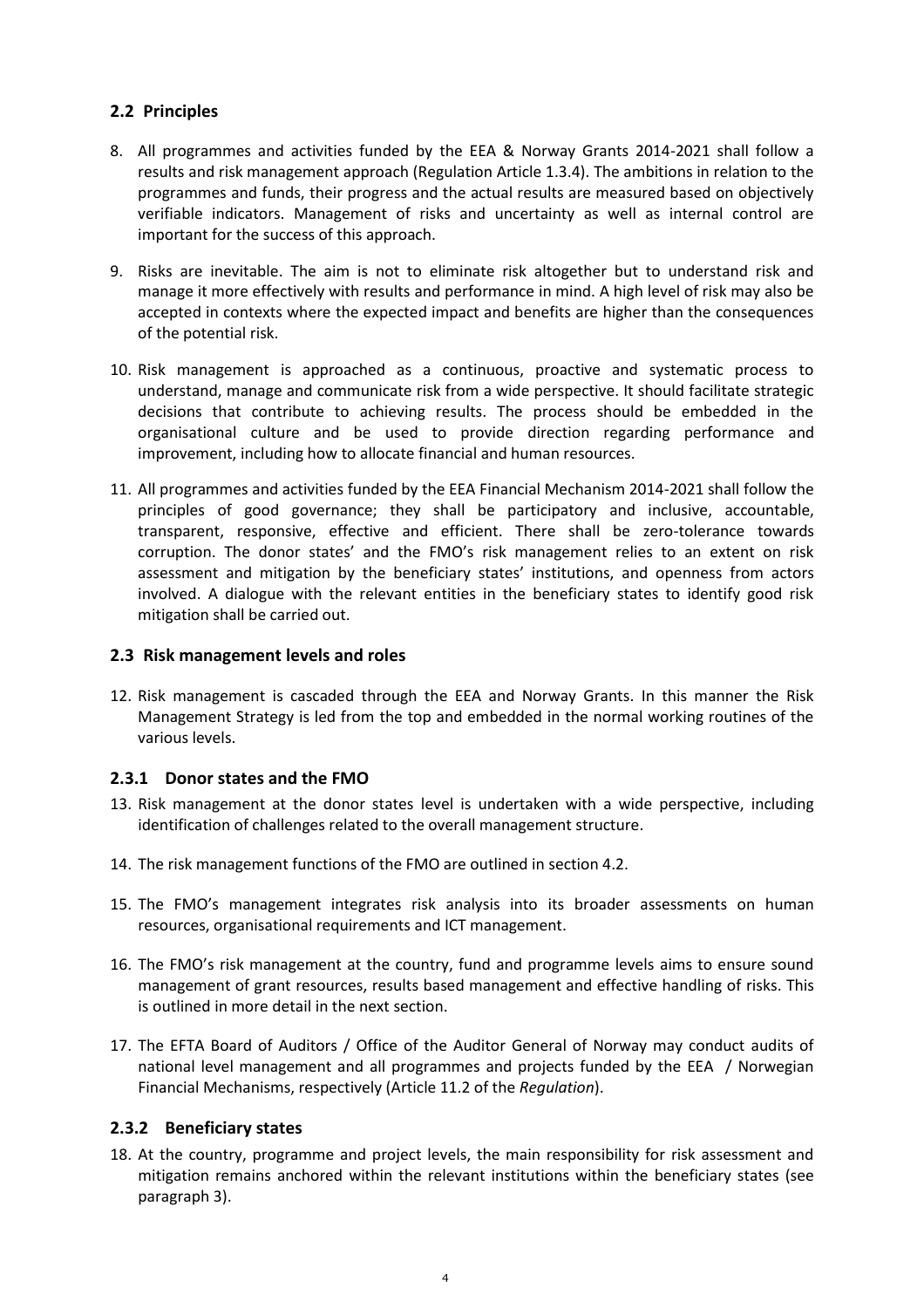- 19. The beneficiary state institutions at all levels shall follow a results and risk management approach within their area of responsibility.
- 20. While no uniform methodological approach is proposed in the Regulations, several additional resources are at countries' disposal: their own public sector guidelines; the process described in Figure 2; and the Results Guideline, which outlines the results based management framework, risk assessment and mitigation.

#### <span id="page-4-0"></span>**2.3.3 Directly-contracted Fund Operators**

21. Risk management of programmes and projects under funds that are not guided by the Regulation is the responsibility of the FMO in cooperation with directly-contracted fund operators.

### <span id="page-4-1"></span>**3 The risk management approach**

22. The risk management process is outlined in Figure 2. It builds on broadly applied principles for risk management, and is adapted to the different levels of the Grants introduced above.

| Figure 1: The risk management process |  |  |  |  |  |  |
|---------------------------------------|--|--|--|--|--|--|
|---------------------------------------|--|--|--|--|--|--|

|                                                                 | <b>Step</b>                                                                       | <b>Main Actions</b>                                                                                                                                                                                                                                                                                                                                                              |  |  |
|-----------------------------------------------------------------|-----------------------------------------------------------------------------------|----------------------------------------------------------------------------------------------------------------------------------------------------------------------------------------------------------------------------------------------------------------------------------------------------------------------------------------------------------------------------------|--|--|
|                                                                 | 1. Identify the results to                                                        | Design programmes and interventions according to<br>Е                                                                                                                                                                                                                                                                                                                            |  |  |
|                                                                 | be achieved.<br>2. Identify critical success<br>factors (assumptions).            | the Results Guideline.<br>Assess the critical success factors to a<br>$\blacksquare$<br>programme/fund achieving its intended results to<br>help determine what risks might be present.                                                                                                                                                                                          |  |  |
| Communication and dialogue are a continuous process throughout. | 3. Identify risks.                                                                | Review reports and engage in dialogue with<br>П<br>beneficiary states to identify risks. National and<br>local stakeholders possess more detailed<br>information on risks to the programmes and the<br>total portfolio in each country.<br>In the regional funds, identify risks linked to the<br>$\blacksquare$<br>transnational cooperation as well as local/country<br>level. |  |  |
|                                                                 | 4. Analyse and prioritise<br>risks, in terms of<br>likelihood and<br>consequence. | Assess the risks in terms of both their likelihood<br>Е<br>and consequence using qualitative information and<br>quantitative data.                                                                                                                                                                                                                                               |  |  |
|                                                                 | 5. Define and implement<br>risk response.                                         | Define response to each risk:<br>$\blacksquare$<br>Tolerate / accept.<br>Reduce / share<br>$\blacksquare$<br>Avoid / terminate.<br>Mitigating actions (including controls) and<br>$\blacksquare$<br>assess their impact.<br>Evaluate and decide on concrete actions<br>Carry out actions as appropriate<br>-                                                                     |  |  |
|                                                                 | 6. Monitor and report.                                                            | Risk reporting from beneficiary states to FMO.<br>$\blacksquare$<br>Risk reporting from the FMO to donor states.<br>$\blacksquare$<br>Risk reporting from donor states to public and<br>п<br>parliaments.                                                                                                                                                                        |  |  |

23. At the country level, a main task from the donor states' perspective is to identify those beneficiary countries where the context for the programmes as defined in the MoUs poses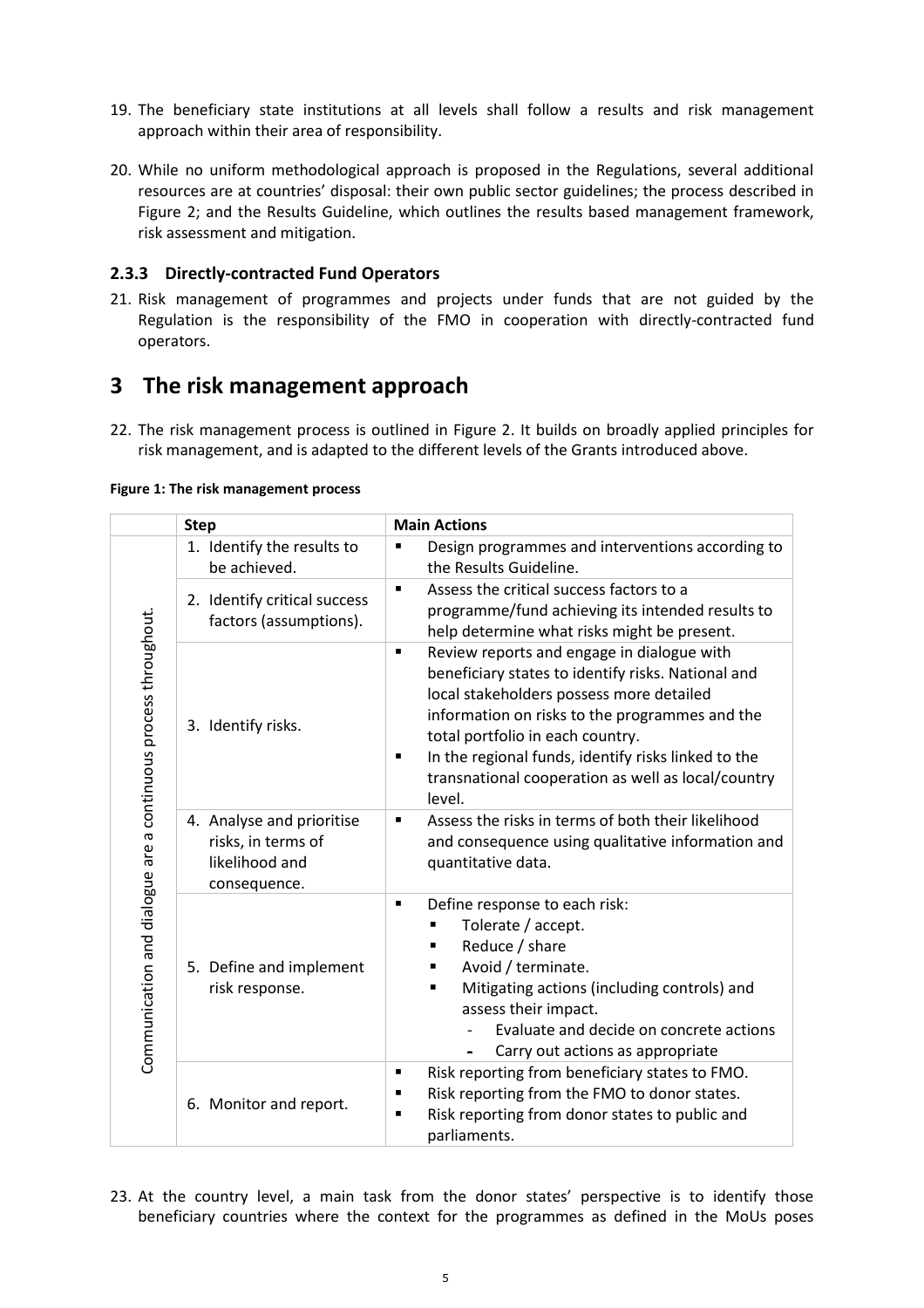particular risks and, to the extent possible, introduce measures to manage such challenges in consultation with the national focal point in the respective countries. The FMO's risk assessment and mitigating actions should, among others, draw on risk assessments of the programme portfolios and the annual reporting by the beneficiary states.

- 24. The relevant actors in the beneficiary countries should apply appropriate methodologies and analytical tools for analysis and response to risks that may undermine effectiveness across the programmes and projects (see Table 1).
- 25. The FMO assesses a range of potential risks to the individual programmes/funds, and enters into dialogue with the relevant beneficiary state institutions and other actors concerning additional risks, especially regarding programmes and funds with high risk levels.
- 26. The risk management process draws on a number of methods and sources of information. Qualitative assessment and professional judgement needs to be exercised at each stage. Methods include: brainstorming, dialogue with beneficiary states and other stakeholders i.a. as part of programme management, scenario analysis, workshops, audit, monitoring, ex ante or interim evaluation, risk assessment matrices or statistical analysis.
- 27. Key sources of information include: concept notes, risk management plans, programme agreements, calls for proposals, annual programme/fund reports, annual strategic reports, reviews of descriptions of the management and control systems at national and programme/fund levels, the annual report by the Audit Authority, monitoring or evaluation reports, quarterly irregularities reporting and interim financial reports.

## <span id="page-5-0"></span>**4 Responsibilities**

#### <span id="page-5-1"></span>**4.1 FMC and NMFA**

- 28. The FMC oversees risk management for the EEA Grants, while the NMFA oversees risk management for the Norway Grants. They are responsible for:
	- a. Communicating to the FMO and/or the beneficiary states the overall policy direction of the EEA & Norway Grants;
	- b. Promoting an active culture of risk management within the whole EEA & Norway Grants structure;

#### <span id="page-5-2"></span>**4.2 FMO director, management and staff**

- 29. The Director of the FMO is responsible for:
	- a. Ensuring overall oversight and compliance with the risk management strategy;
	- b. Fostering a culture of active risk management by all employees, ensuring that all FMO staff are aware of the strategy and contribute to its implementation in line with their duties;
	- c. Guiding the inclusion of risk management in strategic, operational and resource decisionmaking as well as in the system of internal control, including written documentation of the practical methodology for risk management within FMO's areas of responsibility;
	- d. Planning and implementing competence-building on results based management and risk management;
	- e. Regularly assessing the validity of the strategy and risk management methodology.
- 30. The FMO is responsible for:
	- a. The Results and Evaluation unit is responsible for updating the strategy and the methodology.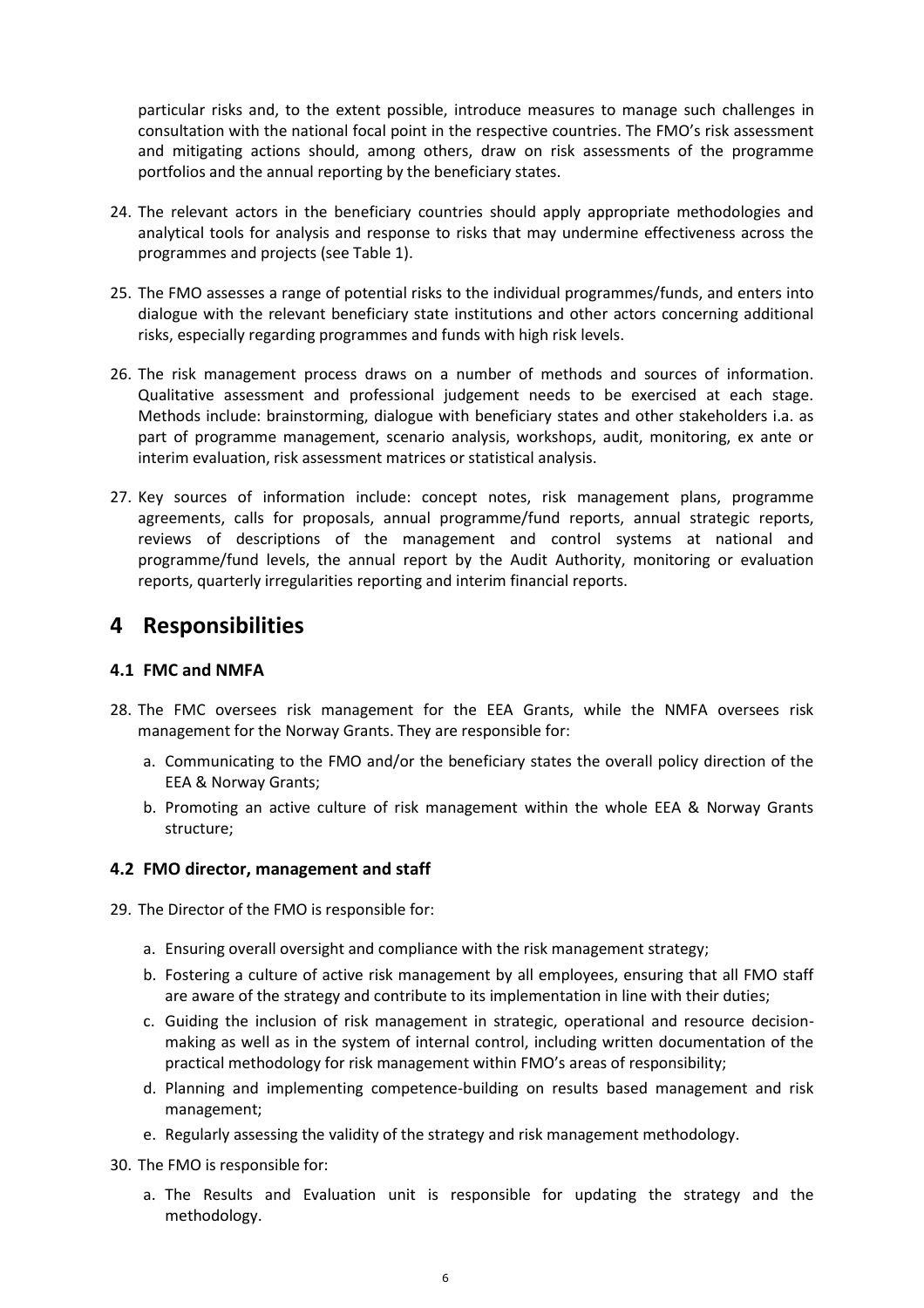- b. Applying good risk management practice to the EEA and Norway Grants;
- c. Conducting risk assessments and mitigating actions according to the Risk Management Strategy and reporting these to the donor states;
- d. Preparing, in consultation with the donors, an annual assessment of the risk elements affecting the EEA & Norway Grants 2014-2021, which shall be presented to the FMC;
- e. Systematically documenting risk assessments and plans for mitigation, where risks are assigned an owner and emerging risks are added as required;
- f. Ensuring a risk assessment is part of the programme design phase for each programme;
- g. Analysing relevant reports received from the beneficiary states from the point of view of risk and risk mitigation, and ensuring that the reports deal with risks in a systematic and comprehensive manner;
- h. Carrying out evaluations, monitoring, audits and on-the-spot verifications, based i.a. on risk assessments done by the FMO;
- i. Contributing to improving transparency, good governance, risk management, mitigation, and reducing corruption risks within the EEA and Norway Grants.

#### <span id="page-6-0"></span>**4.3 Beneficiary states**

- 31. The national institutions in the beneficiary states also have a responsibility to ensure they identify and mitigate risks to achieving expected results through the Grants. According to the regulation, this includes:
- 32. The Programme Operators, who:
	- a. Identify and assess the relevant risk factors that may affect the achievement of the expected outcomes, and develop a risk assessment and mitigation analysis;
	- b. Ensure the governance principles set out in Article 1.3 of the Regulation are adhered to;
	- c. Provide a detailed description of the management and control system at programme level; Conduct annual monitoring of a sample of projects selected based on risk assessment and random samples;
	- d. Report in the Annual Programme Report on any changes to risk assessment and the risk mitigation plan.
- 33. The National Focal Points (NFP), who:
	- a. Retain overall responsibility for implementation of the Grants and for reaching their objectives;
	- b. Provide a detailed description of the management and control system at national level;
	- c. Assess the functioning of these control systems in the Strategic Report as well as any risks and mitigation measures identified in respect of programmes;
	- d. Carry out regular monitoring of the programmes;
	- e. Ensure that risk assessment and reporting shall be a regular point on the agenda for the Annual Meeting between the donor states and each beneficiary state.
- 34. The Certifying Authorities, who:
	- a. Carry out the functions assigned to them in the Regulation, in particular as regards the certification of the regularity of expenditures incurred.
- 35. The Audit Authorities, who:
	- a. Ensure audits are carried out to ensure effective functioning of the management and control systems of the beneficiary state and the programmes;
	- b. Set out the audit strategy for the programmes;